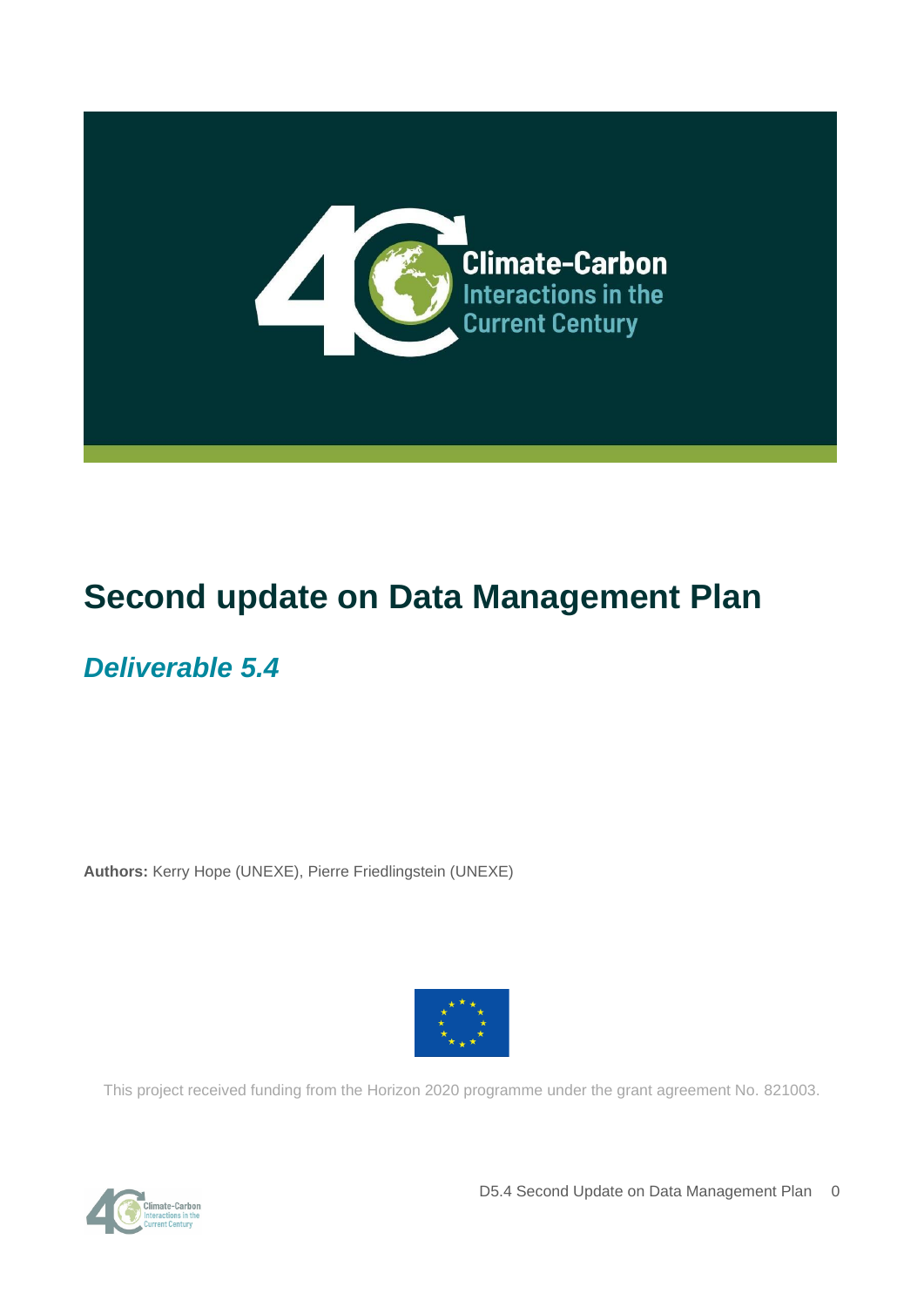## *Document Information*

| <b>GRANT AGREEMENT</b>                | 821003                                             |
|---------------------------------------|----------------------------------------------------|
| <b>PROJECT TITLE</b>                  | Climate Carbon Interactions in the Current Century |
| <b>PROJECT ACRONYM</b>                | 4C                                                 |
| <b>PROJECT START</b><br><b>DATE</b>   | 2019-06-01                                         |
| <b>RELATED WORK</b><br><b>PACKAGE</b> | W <sub>5</sub>                                     |
| <b>RELATED TASK(S)</b>                | T5.1                                               |
| <b>LEAD</b><br><b>ORGANIZATION</b>    | <b>UNEXE</b>                                       |
| <b>AUTHORS</b>                        | Kerry Hope (UNEXE), Pierre Friedlingstein (UNEXE)  |
| <b>SUBMISSION DATE</b>                | 2022-06-10                                         |
| <b>DISSEMINATION</b><br><b>LEVEL</b>  | PU                                                 |

## *History*

| <b>DATE</b> | <b>SUBMITTED BY</b> | <b>REVIEWED BY</b>               | <b>VISION (NOTES)</b> |
|-------------|---------------------|----------------------------------|-----------------------|
| 2022-06-09  | Kerry Hope (UNEXE)  | Pierre Friedlingstein<br>(UNEXE) |                       |
|             |                     |                                  |                       |

**Please cite this report as:** Hope, K., Friedlingstein, F, (2022), Second update on Data Management Plan, D5.4 of the 4C project

**Disclaimer:** The content of this deliverable reflects only the author's view. The European Commission is not responsible for any use that may be made of the information it contains.

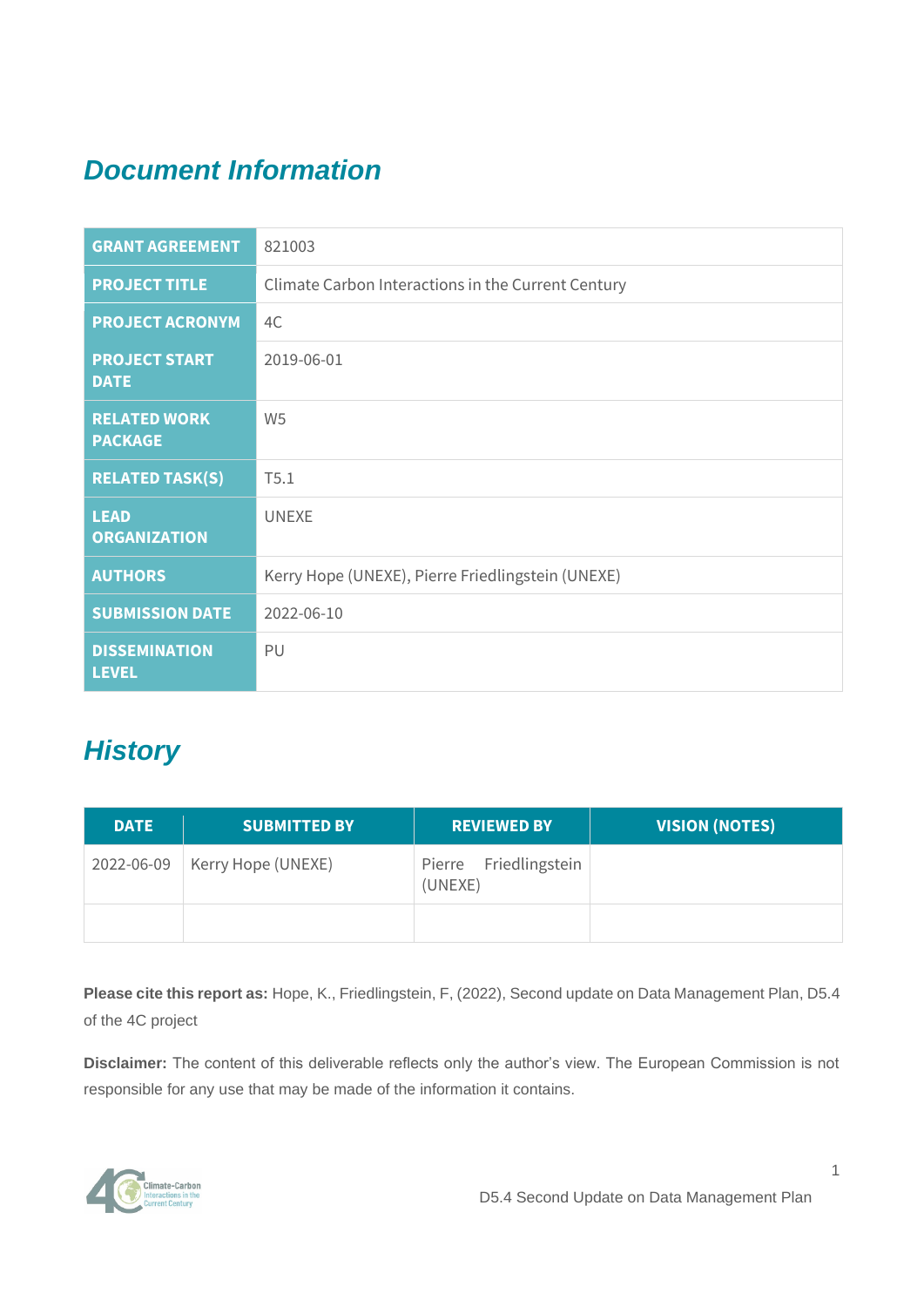## *Table of Contents*

| 1              |                                              | Introduction                                            |    |  |  |  |  |  |  |  |
|----------------|----------------------------------------------|---------------------------------------------------------|----|--|--|--|--|--|--|--|
| $\overline{2}$ |                                              | Data Summary                                            | 5  |  |  |  |  |  |  |  |
|                | 2.1                                          | Overview                                                | 5  |  |  |  |  |  |  |  |
|                | 2.2                                          | Data accessibility                                      | 10 |  |  |  |  |  |  |  |
|                | 2.3                                          | Long term storage                                       | 11 |  |  |  |  |  |  |  |
|                | 2.4                                          | Data Quality control                                    | 12 |  |  |  |  |  |  |  |
| 3              |                                              | FAIR Data description                                   | 13 |  |  |  |  |  |  |  |
|                | 3.1                                          | Making data findable, including provisions for metadata | 13 |  |  |  |  |  |  |  |
|                | 3.2                                          | Making data openly accessible                           | 13 |  |  |  |  |  |  |  |
|                | 3.3                                          | Making data interoperable                               | 14 |  |  |  |  |  |  |  |
|                | 3.4                                          | Increase data re-use (through clarifying licences)      | 14 |  |  |  |  |  |  |  |
| $\overline{4}$ |                                              | Allocation of Resources and long-term storage           | 15 |  |  |  |  |  |  |  |
| 5              |                                              | Data Security                                           | 16 |  |  |  |  |  |  |  |
| 6              | <b>Ethical Aspects</b>                       |                                                         |    |  |  |  |  |  |  |  |
| $\overline{7}$ | Institutional procedures for data management |                                                         |    |  |  |  |  |  |  |  |

## *List of tables*

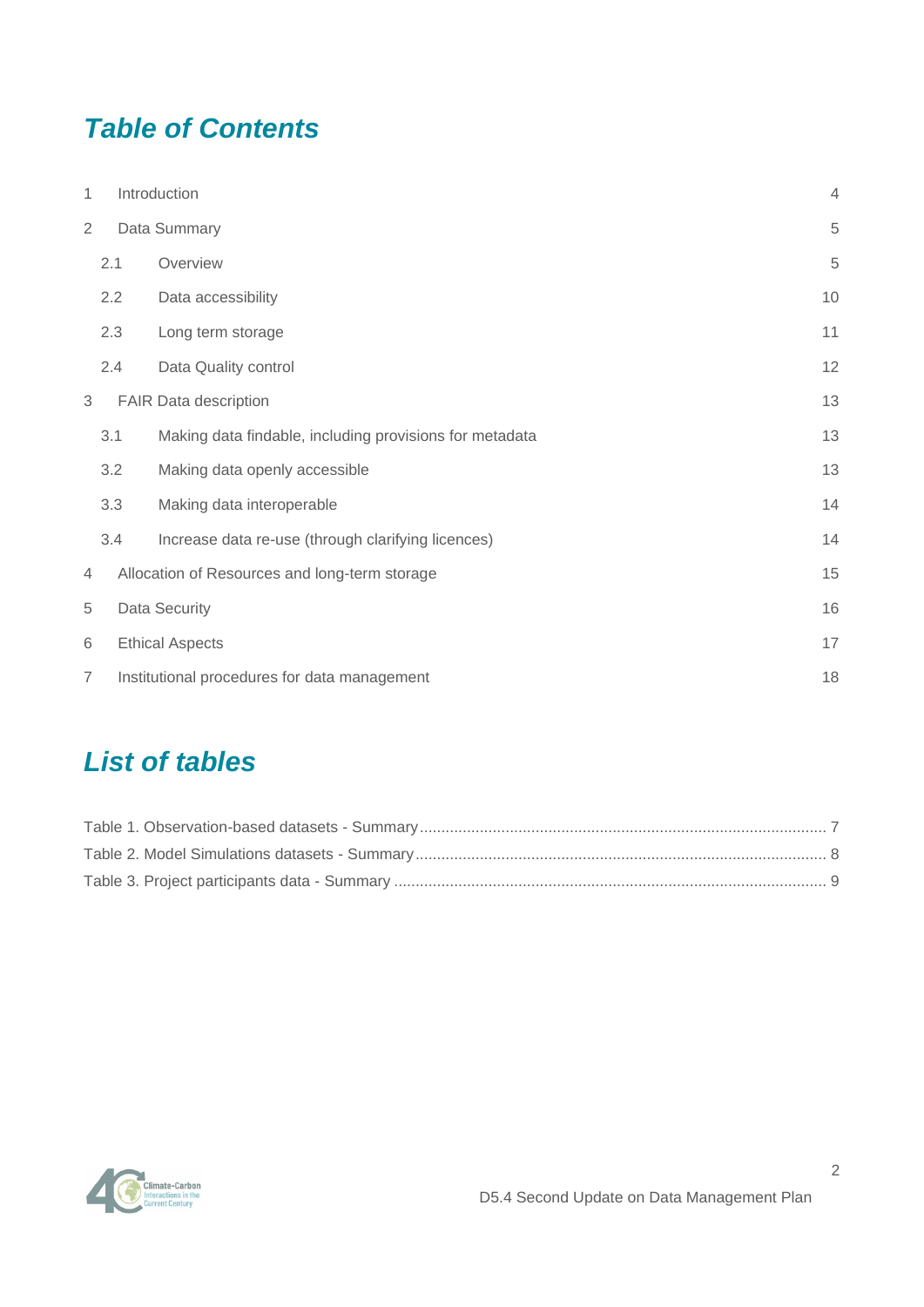## **About 4C**

**Climate-Carbon Interactions in the Current Century** (4C) is an EU-funded H2020 project that addresses the crucial knowledge gap in the climate sensitivity to carbon dioxide emissions, by reducing the uncertainty in our quantitative understanding of carbon-climate interactions and feedbacks. This will be achieved through innovative integration of models and observations, providing new constraints on modelled carbon-climate interactions and climate projections, and supporting Intergovernmental Panel on Climate Change (IPCC) assessments and policy objectives.

## **Executive Summary**

The purpose of the Data Management Plan (DMP) is to provide all needed information on the data generated over the course of the project. The DMP follows the FAIR data management, using the Horizon 2020 data management plan template.

The research team will have regular electronic meetings to ensure all members have the same research data management procedures and policies in place adhering to the Data Management Plan. The senior project member at each institution will be responsible for research data management at that institution. The project PI will have overall responsibility for data management.

This second update draws on internal feedback from partners on updated data management.

This initial DMP was submitted in March 2020 (Deliverable 5.2) with a first updated submitted in November 2020 (Deliverable D5.3).

### **Keywords**

Data, Management, Plan, dataset, DMP, FAIR, Horizon, server, open, access, pilot, observation-based, dataset, Earth, System, Model, simulation, climate-carbon, interactions, carbon, budget, carbon, cycle, nearterm, prediction, climate, projections

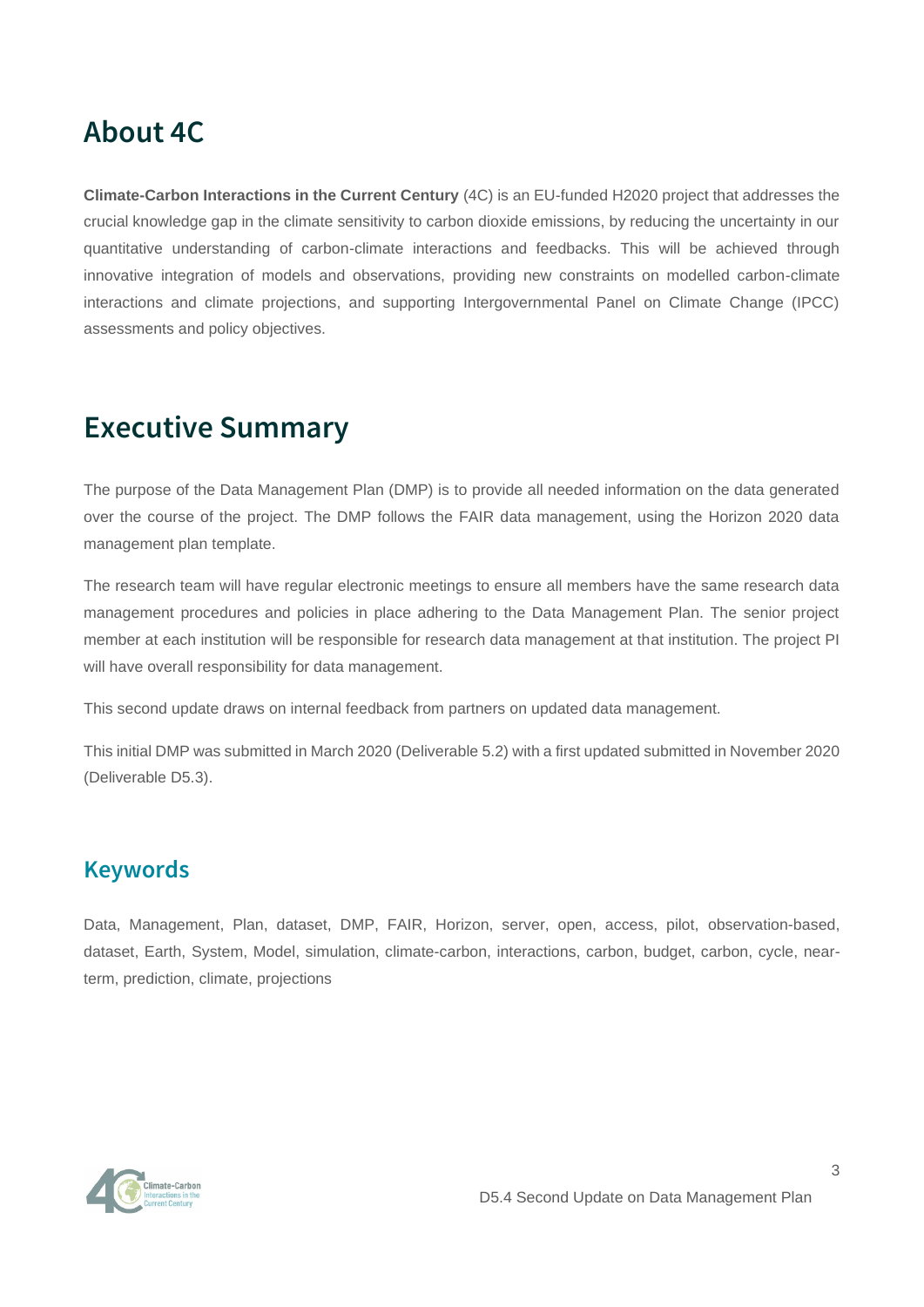# <span id="page-4-0"></span>**1 Introduction**

The purpose of the Data Management Plan (DMP) is to provide all needed information on the data generated over the course of the project. The DMP follows the FAIR data management, using the Horizon 2020 data management plan template.

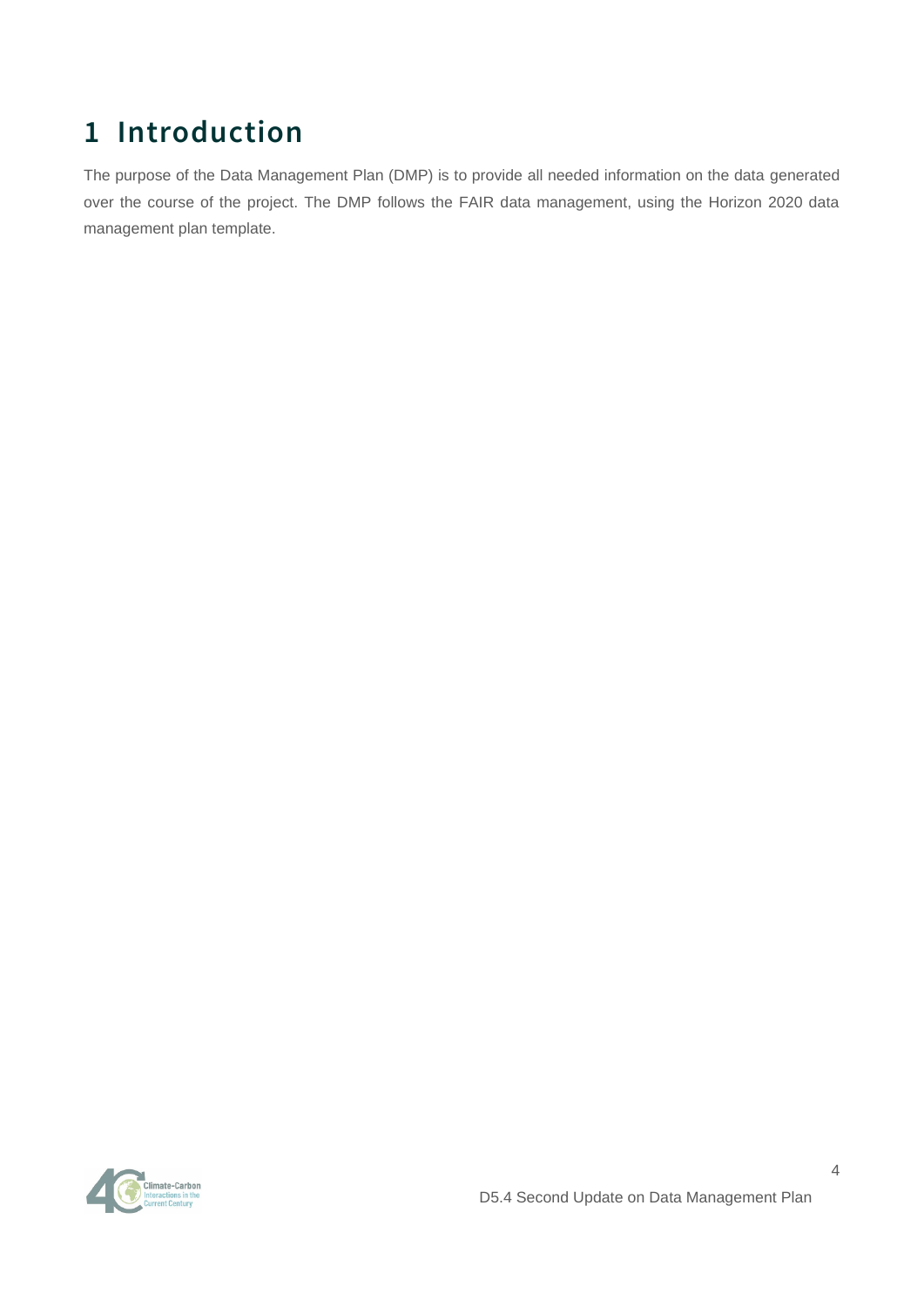# <span id="page-5-0"></span>**2 Data Summary**

### <span id="page-5-1"></span>2.1 Overview

All data generated during the project will serve the objectives of the project. In particular:

All "observation based datasets" (see Table 1. below) will serve the overall objective 1 of the project: "*Better understanding of processes controlling the global carbon cycle* "

"model simulation datasets" from WP1 (see Table 2. below) will serve the overall objective 1 of the project: "*Better understanding of processes controlling the global carbon cycle* "

"model simulation datasets" from WP2 (see Table 2. below) will serve the overall objective 2 of the project: "*Towards a near-term prediction of the climate and carbon cycle* "

"model Simulation datasets" from WP3 (see Table 2. below) will serve the overall objective 3 of the project: "*Reducing uncertainties in climate projections over the 21st century"*

Workshop participants lists, pictures and videos will serve the organisation of the project scientific and communication activities (see Table 3. below).

All observation-based datasets and model simulation datasets will be in netcdf format, compliant with the data standards established in the community. All Earth System Models (ESM) outputs will be following the CMIP6 CMOR standard. Offline land-only and ocean-only models outputs will be following the CMIP5/6 standards.

Other existing datasets will be used over the course of the project in order to provide further constraints on the global carbon cycle, addressing the overall objective 1 of the project: "*Better understanding of processes controlling the global carbon cycle* ". These existing datasets are listed in the Grant Agreement, Table 1.1a "Available existing observations and observation-based data products used in 4C".

The origin of each data generated during the project is described in the Data Summary tables above. The overall size of the data produced by the project is expected to amount to ~50Gb for observation-based datasets, and to ~10Tb for model simulation datasets. See Data Summary tables above for details.

The observation-based data and the model simulation data generated during the project will be primarily used by the project partners to achieve the objectives of the project. All data will be made available to all project partners as soon as they are produced, quality checked, and meta-described. All data will also be made publicly available, no later than 12 months after that time for model simulations datasets (to protect any 4C scientific publication embargo).

The research team will have regular electronic meetings to ensure all members have the same research data management procedures and policies in place adhering to the Data Management Plan. The senior project



5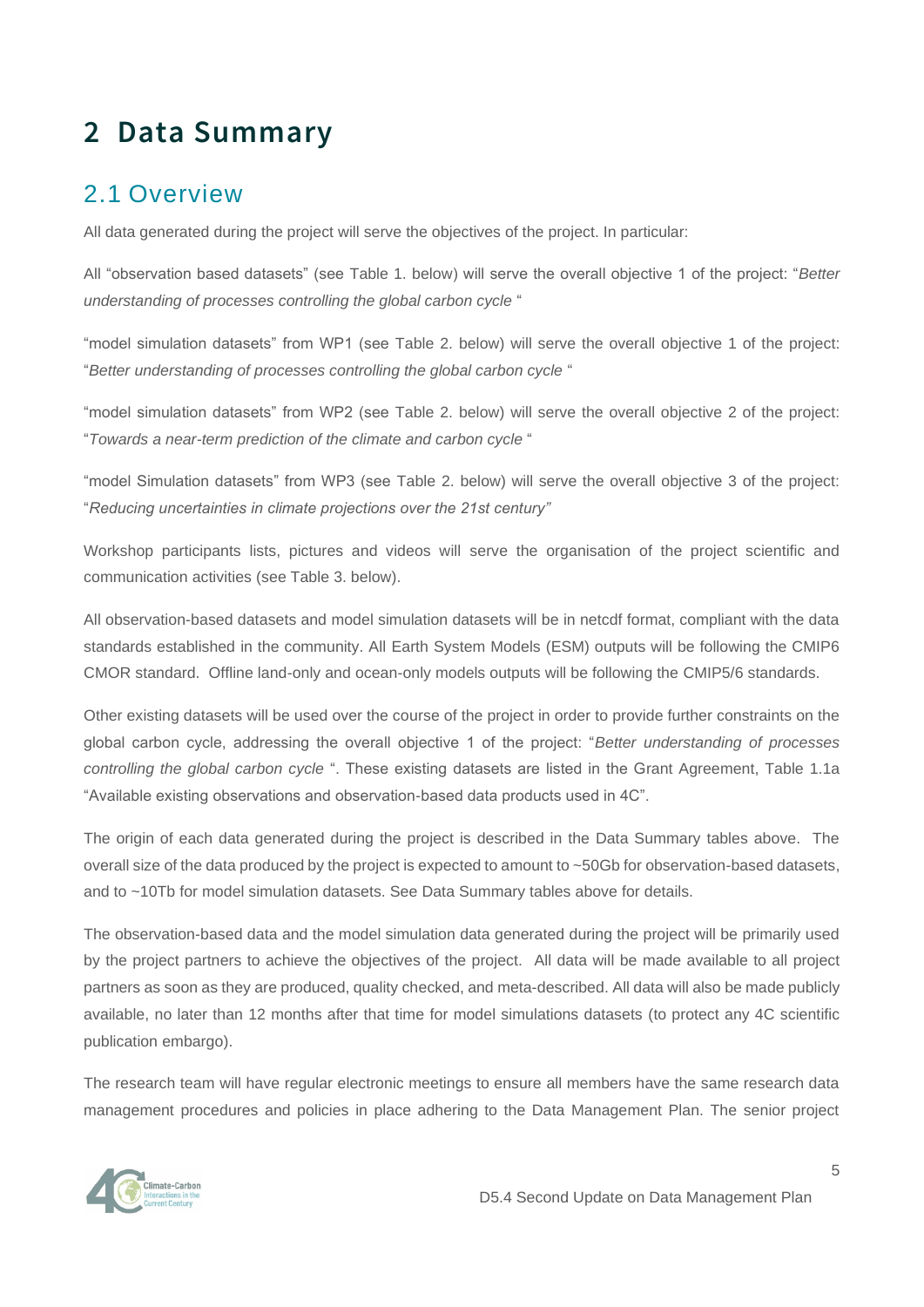member at each institution will be responsible for research data management at that institution. The project PI will have overall responsibility for data management.

Tables 1 and 2 below summarise the datasets to be produced within 4C and the key information with respect to data production and availability.



D5.4 Second Update on Data Management Plan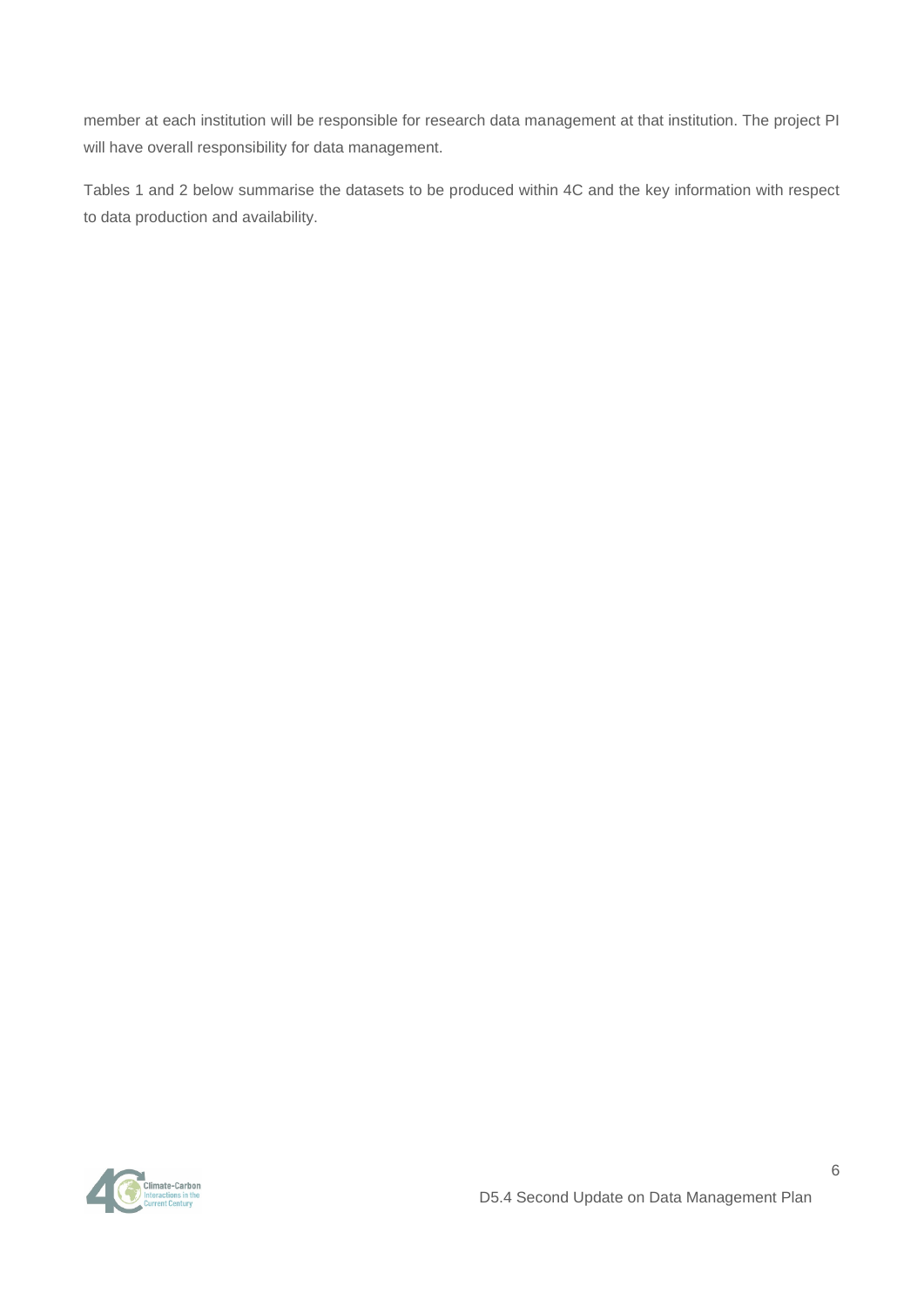#### **Table 1. Observation-based datasets - Summary**

<span id="page-7-0"></span>

| Type of<br>Data/Format                | <b>Reason</b> for<br><b>Collection</b> | WP  | <b>Lead Partner</b> | <b>Expected</b><br>Size of | <b>Origin of Data</b>                                                                     | Level of Access,<br>(IPR) | How will data be<br>disseminated | How will data be<br><i>available after</i> | <b>Timeline of</b><br>availability |  |
|---------------------------------------|----------------------------------------|-----|---------------------|----------------------------|-------------------------------------------------------------------------------------------|---------------------------|----------------------------------|--------------------------------------------|------------------------------------|--|
|                                       |                                        |     |                     | Data (per<br>year)         |                                                                                           |                           | during the<br>project            | the project (re-<br>use)                   |                                    |  |
| <b>Observation based datasets</b>     |                                        |     |                     |                            |                                                                                           |                           |                                  |                                            |                                    |  |
| Satellite XCO <sub>2</sub>            | Land/ocean carbon<br>sinks             | WP1 | UBREMEN             | $~10$ Gb                   | XCO2 concentrations retrieved<br>from satellite data<br>(SCIAMACHY, GOSAT, OCO-<br>$2)$ . | Publicly available        | See section 2.2                  | See section 2.3                            | 12/2020                            |  |
| Neural network air-<br>sea C fluxes   | Ocean carbon sink                      | WP1 | <b>MPG</b>          | $<1$ Gb                    | Air-sea CO2 flux from a 2-step<br>neural network model                                    | As above                  | As above                         | As above                                   | 08/2020                            |  |
| Ocean interior C<br>change            | Ocean carbon sink<br>and storage       | WP1 | <b>ETHZ</b>         | $<1$ Gb                    | Ocean DIC from a multiple linear<br>regression (eMLR $(C^*)$ ) model                      | As above                  | As above                         | As above                                   | 11/2020                            |  |
| <b>Terrestrial Water</b><br>Storage   | Land water-carbon<br>interactions      | WP1 | <b>ETHZ</b>         | $<1$ Gb                    | Land water mass retrieved from<br>from GRACE satellite                                    | As above                  | As above                         | As above                                   | 11/2020                            |  |
| Land-Flux EVAL<br>dataset             | Land carbon sink                       | WP1 | <b>ETHZ</b>         | $<1$ Gb                    | Land evaporation derived from<br>reanalysis/land surface models                           | As above                  | As above                         | As above                                   | 02/2021                            |  |
| Machine learning<br><b>Forest NBP</b> | Land carbon sink                       | WP1 | <b>CEA</b>          | $<1$ Gb                    | Forest net annual CO2 flux from<br>machine learning model                                 | As above                  | As above                         | As above                                   | 02/2021                            |  |

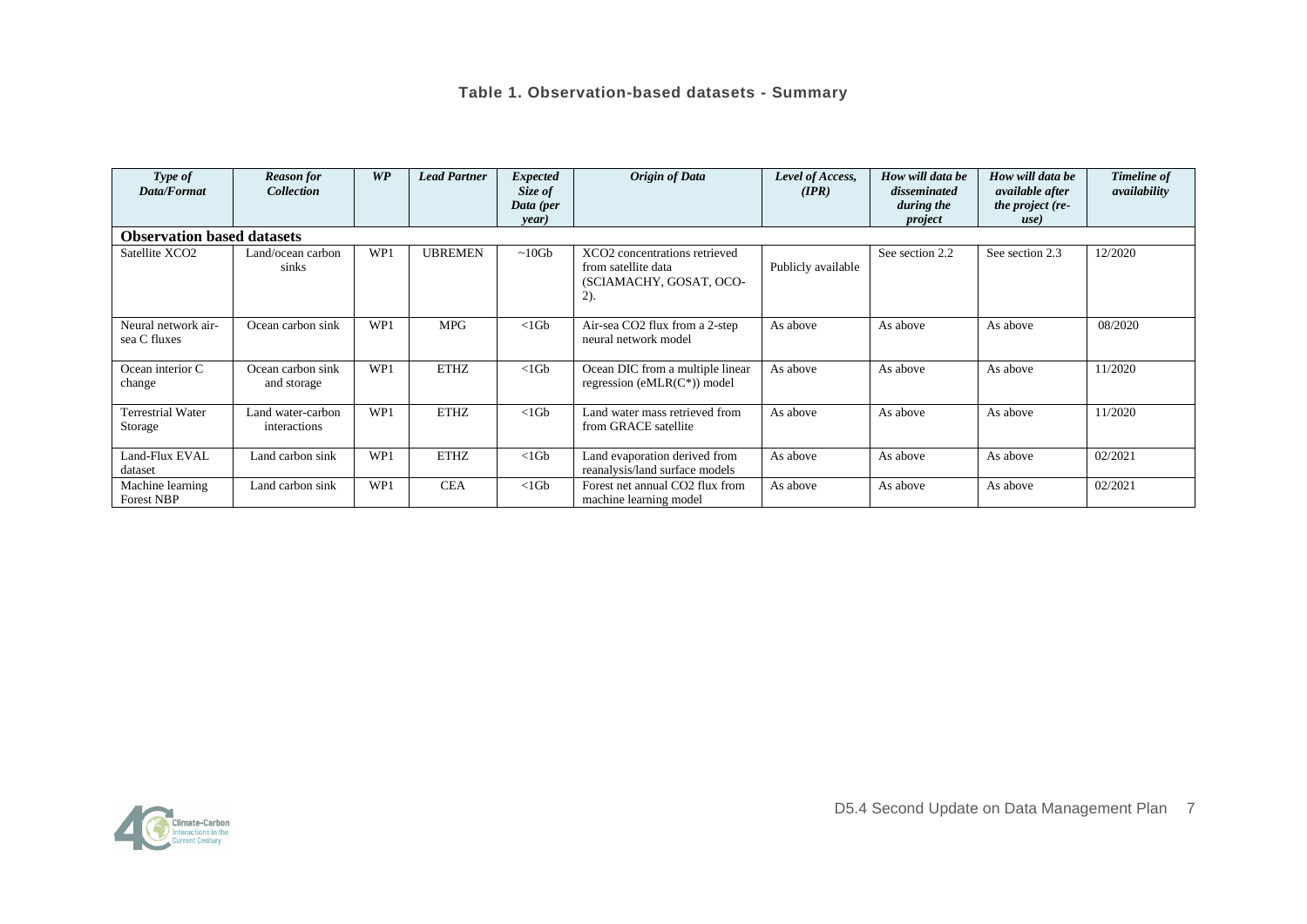#### **Table 2. Model Simulations datasets - Summary**

| Type of<br>Data/Format                | <b>Reason for Collection</b>                    | WP              | <b>Partners involved</b>        | <b>Expected Size</b><br>of Data (per | Origin of Data           | Level of Access<br>(IPR) | <b>Dissemination</b><br>during the | Availability after<br>the project | <b>Timeline</b> of<br>availability |  |  |  |
|---------------------------------------|-------------------------------------------------|-----------------|---------------------------------|--------------------------------------|--------------------------|--------------------------|------------------------------------|-----------------------------------|------------------------------------|--|--|--|
|                                       |                                                 |                 |                                 | <i>model</i> )                       |                          |                          | project                            |                                   |                                    |  |  |  |
| <b>Model Simulation datasets</b>      |                                                 |                 |                                 |                                      |                          |                          |                                    |                                   |                                    |  |  |  |
| Forced historical                     | Understanding processes                         | WP1             | UNEXE, MPG,                     | $<1$ Gb                              | Land carbon cycle model  | Public no later          | See section 2.2                    | See section 2.3                   | Month 36                           |  |  |  |
| run land carbon                       | causing land carbon                             |                 | BSC, UBERN,                     |                                      | simulations              | than 12 months           |                                    |                                   |                                    |  |  |  |
|                                       | sinks; model evaluation                         |                 | <b>CEA</b>                      |                                      |                          | after production         |                                    |                                   |                                    |  |  |  |
| Forced historical                     | Understanding processes                         | WP1             | UEA, ENS, MPG,                  | $~10$ Gb                             | Ocean carbon cycle model | As above                 | As above                           | As above                          | Month 36                           |  |  |  |
| run ocean carbon                      | causing ocean carbon<br>sinks; model evaluation |                 | ETHZ, BSC                       |                                      | simulations              |                          |                                    |                                   |                                    |  |  |  |
| Forced historical                     | Quantifying the effect of                       | WP1             | <b>UEA</b>                      | $~100$ Gb                            | Ocean carbon cycle model | As above                 | As above                           | As above                          | Month 36                           |  |  |  |
| run ocean carbon                      | small-scale processes on                        |                 |                                 |                                      | simulations              |                          |                                    |                                   |                                    |  |  |  |
| high resolution                       | ocean carbon variability                        |                 |                                 |                                      |                          |                          |                                    |                                   |                                    |  |  |  |
| Historical coupled                    | Evaluation of global                            | WP1             | ENS, MPG, BSC,                  | $~10$ Gb                             | Earth System model       | As above                 | As above                           | As above                          | Month 36                           |  |  |  |
| simulation                            | carbon cycle; decadal                           |                 | <b>UBERN, CEA</b>               |                                      | simulations              |                          |                                    |                                   |                                    |  |  |  |
|                                       | predictions; emergent                           |                 |                                 |                                      |                          |                          |                                    |                                   |                                    |  |  |  |
|                                       | constraints                                     |                 |                                 |                                      |                          |                          |                                    |                                   |                                    |  |  |  |
| Factorial                             | Attribution of carbon                           | WP1             | UNEXE, UEA,                     | $\sim 100$ Gb                        | Land & ocean carbon      | As above                 | As above                           | As above                          | Month 45                           |  |  |  |
| experiments                           | cycle changes to drivers                        |                 | MPG, ETHZ,<br><b>UBERN, CEA</b> |                                      | cycle model simulations  |                          |                                    |                                   |                                    |  |  |  |
| individual forcings<br>Perfect model  | Assess potential                                | WP <sub>2</sub> | BSC, ENS, MPG,                  | $~500$ Gb                            | Earth System model       | As above                 | As above                           | As above                          | Month 18                           |  |  |  |
| decadal predictions                   | predictability of climate-                      |                 | <b>CEA</b>                      |                                      | simulations              |                          |                                    |                                   |                                    |  |  |  |
|                                       | carbon system                                   |                 |                                 |                                      |                          |                          |                                    |                                   |                                    |  |  |  |
| Data-assimilated                      | Provide initial                                 | WP <sub>2</sub> | BSC, ENS, MPG,                  | $~500$ Gb                            | Earth System model       | As above                 | As above                           | As above                          | Month 28                           |  |  |  |
| reconstruction                        | conditions for hindcast                         |                 | <b>CEA</b>                      |                                      | simulations              |                          |                                    |                                   |                                    |  |  |  |
|                                       | and future predictions                          |                 |                                 |                                      |                          |                          |                                    |                                   |                                    |  |  |  |
| Retrospective                         | Assess predictability                           | WP <sub>2</sub> | BSC, ENS, MPG,                  | $~500$ Gb                            | Earth System model       | As above                 | As above                           | As above                          | Month 36                           |  |  |  |
| decadal predictions                   | against observations                            |                 | <b>CEA</b>                      |                                      | simulations              |                          |                                    |                                   |                                    |  |  |  |
| (Conc. driven)                        | Bias correction estimate                        |                 |                                 |                                      |                          |                          |                                    |                                   |                                    |  |  |  |
| Retrospective                         | Access predictability of                        | WP <sub>2</sub> | BSC, ENS, MPG,                  | $~500$ Gb                            | Earth System model       | As above                 | As above                           | As above                          | Month 36                           |  |  |  |
| decadal predictions<br>(Emis. driven) | atmospheric $CO2$ against<br>observations       |                 | <b>CEA</b>                      |                                      | simulations              |                          |                                    |                                   |                                    |  |  |  |
| Future decadal                        | Prediction of next                              | WP <sub>2</sub> | BSC, ENS, MPG,                  | $~100$ Gb                            | Earth System model       | As above                 | As above                           | As above                          | Month 45                           |  |  |  |
| predictions (NDCs                     | decade of atmospheric                           |                 | <b>CEA</b>                      |                                      | simulations              |                          |                                    |                                   |                                    |  |  |  |
| and baseline)                         | $CO2$ , carbon and climate                      |                 |                                 |                                      |                          |                          |                                    |                                   |                                    |  |  |  |
| Adaptive scenarios                    | Assessment of TCRE,                             | WP3             | ENS, MPG, BSC,                  | $~1$ Tb                              | Earth System model       | As above                 | As above                           | As above                          | Month 45                           |  |  |  |
| projections                           | remaining carbon                                |                 | <b>UBERN, CEA</b>               |                                      | simulations              |                          |                                    |                                   |                                    |  |  |  |
|                                       | budget, climate response                        |                 |                                 |                                      |                          |                          |                                    |                                   |                                    |  |  |  |

<span id="page-8-1"></span><span id="page-8-0"></span>

D5.4 Second Update on Data Management Plan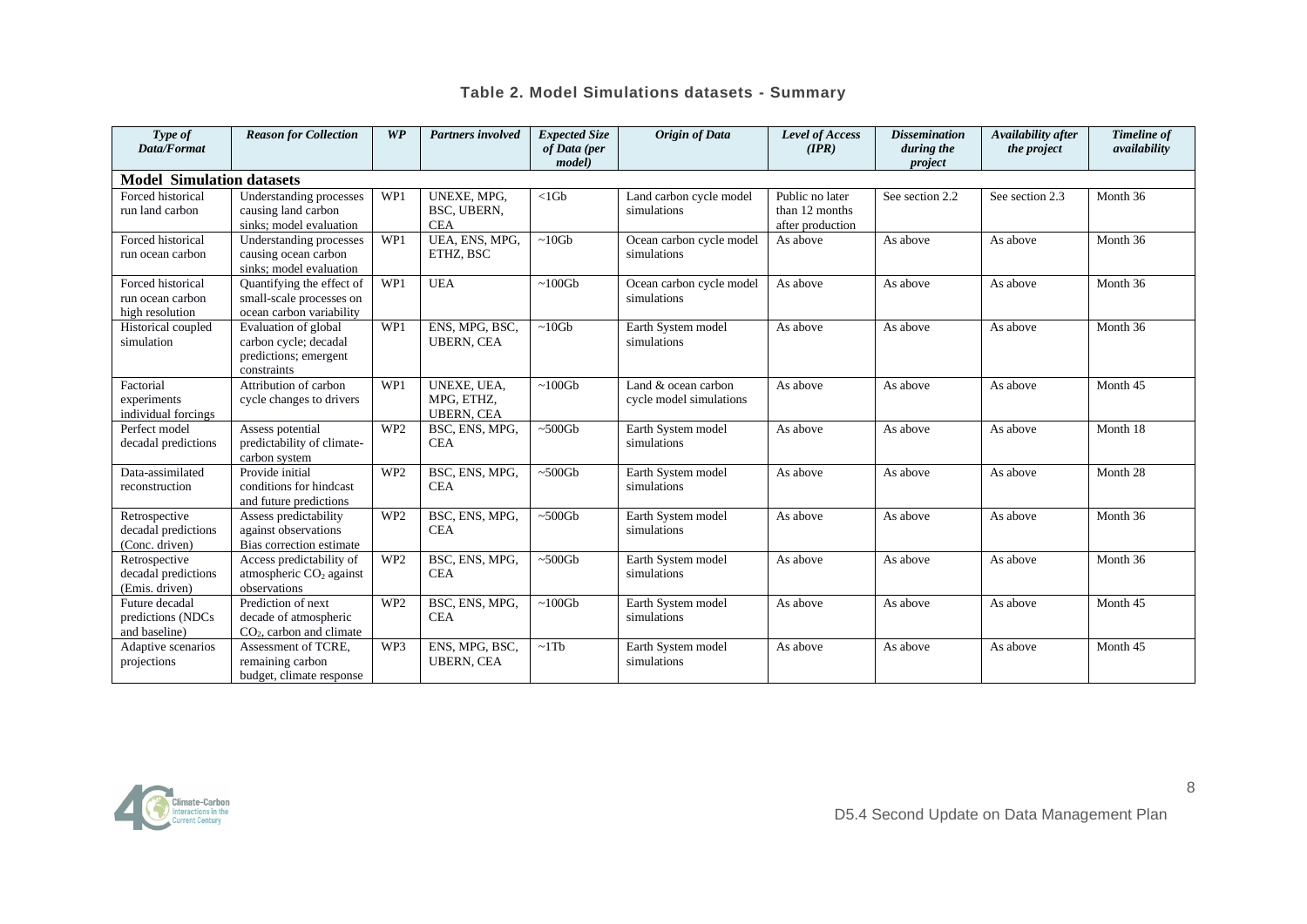#### **Table 3. Project participants data - Summary**

| Type of<br>Data/Format                                                                            | <b>Reason for Collection</b>                                                                                                                                                                     | WP  | Lead<br>Partner | <b>Expected</b><br>Size of | <b>Origin of Data</b>                                                      | Level of Access                                                                                                 | How will data be<br>disseminated                                                                                                                                       | How will data be<br><i>available after</i>                                       | Data Utility                                                                                                                        |  |  |  |
|---------------------------------------------------------------------------------------------------|--------------------------------------------------------------------------------------------------------------------------------------------------------------------------------------------------|-----|-----------------|----------------------------|----------------------------------------------------------------------------|-----------------------------------------------------------------------------------------------------------------|------------------------------------------------------------------------------------------------------------------------------------------------------------------------|----------------------------------------------------------------------------------|-------------------------------------------------------------------------------------------------------------------------------------|--|--|--|
|                                                                                                   |                                                                                                                                                                                                  |     |                 | Data                       |                                                                            |                                                                                                                 | during the<br>project                                                                                                                                                  | the project (re-<br>use)                                                         |                                                                                                                                     |  |  |  |
| Project participants data                                                                         |                                                                                                                                                                                                  |     |                 |                            |                                                                            |                                                                                                                 |                                                                                                                                                                        |                                                                                  |                                                                                                                                     |  |  |  |
| Workshop<br>participants list /<br>xls, doc, pdf                                                  | Participant names,<br>positions, institutions,<br>email addresses, dates<br>attending, dietary<br>requirements, meal<br>preferences and access<br>requirements for event<br>management purposes. | WP4 | <b>UNEXE</b>    | <1Mb                       | Created by emailing potential<br>attendees and collating the<br>responses. | Restricted due to<br>data protection                                                                            | An agenda with<br>the participant list<br>will be<br>disseminated to<br>workshop<br>participants, but<br>only name,<br>position and<br>institution would<br>be listed. | N/A                                                                              | Workshops may<br>be attended by<br>members of the<br>consortium,<br>members from the<br>European<br>Commission and<br>policymakers. |  |  |  |
| Pictures and<br>videos of<br>workshops and<br>other events such<br>as seminars / jpg,<br>mp4, mov | Communication                                                                                                                                                                                    | WP4 | <b>UNEXE</b>    | $<$ 1 $Gb$                 | Photos and videos of 4C<br>workshops and events                            | Public as long as<br>consent has been<br>obtained to record<br>events and to<br>share the photos<br>and videos. | Photos and videos<br>may appear on the<br>website or on the<br>websites of the<br>institutions of the<br>Coordinator and<br>partners.                                  | website will be<br>available for 5<br>years after the<br>project has<br>finished | Public                                                                                                                              |  |  |  |

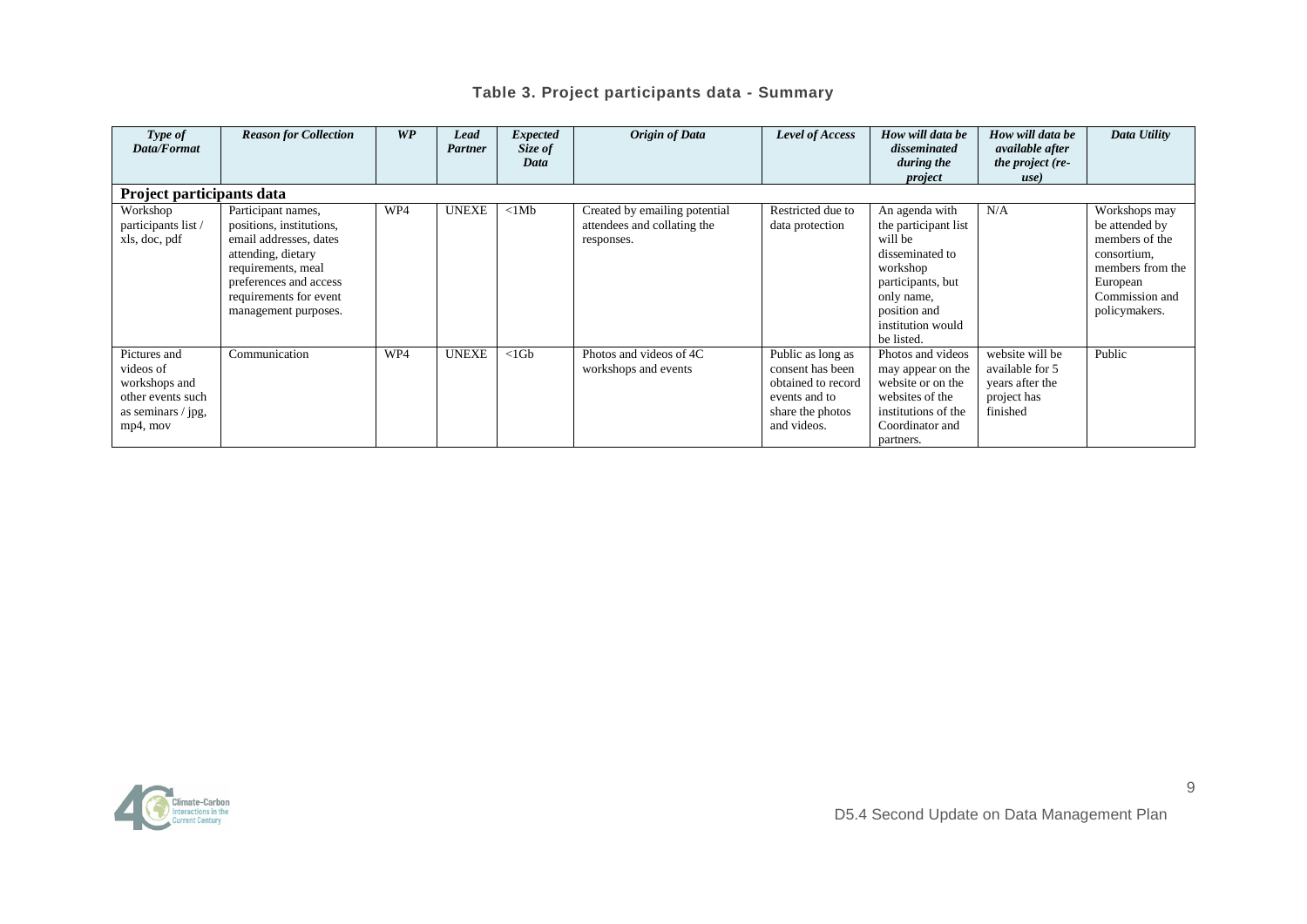### <span id="page-10-0"></span>**2.2** Data accessibility

All observation-based datasets and model simulation datasets will be either stored on the partner's institution servers or an open-access public repository, guaranteeing long term archival and public open access. More specifically for each dataset described in Table 1,

- The XCO2 concentrations from satellite data is publicly available via the partner website: [https://www.iup.uni-bremen.de/carbon\\_ghg/cg\\_data.html#satellite\\_XCO2\\_for\\_4C](https://www.iup.uni-bremen.de/carbon_ghg/cg_data.html#satellite_XCO2_for_4C)
- The neural network-based air-sea CO2 flux estimates is publicly available through the National Center of Environmental Information (NCEI) Ocean Carbon Data System (OCADS) [https://www.ncei.noaa.gov/access/ocean-carbon-data](https://www.ncei.noaa.gov/access/ocean-carbon-data-system/oceans/SPCO2_1982_present_ETH_SOM_FFN.html)[system/oceans/SPCO2\\_1982\\_present\\_ETH\\_SOM\\_FFN.html](https://www.ncei.noaa.gov/access/ocean-carbon-data-system/oceans/SPCO2_1982_present_ETH_SOM_FFN.html) DOI: <https://doi.org/10.7289/V5Z899N6>
- The ocean interior C<sup>\*</sup> based estimates is publicly available by Autumn 2021 through the National Center of Environmental Information (NCEI) Ocean Carbon Data System (OCADS): [https://www.ncei.noaa.gov/access/ocean-carbon-data-system/oceans/ndp\\_100/ndp100.html.](https://www.ncei.noaa.gov/access/ocean-carbon-data-system/oceans/ndp_100/ndp100.html)
- The Terrestrial Water Storage dataset is publicly available via the ETH data server [http://doi.org/10.5905/ethz-1007-82.](http://doi.org/10.5905/ethz-1007-82) The Land-Flux EVAL dataset is also available via the ETH data server [https://iac.ethz.ch/group/land-climate-dynamics/research/landflux-eval.html](https://eur03.safelinks.protection.outlook.com/?url=https%3A%2F%2Fiac.ethz.ch%2Fgroup%2Fland-climate-dynamics%2Fresearch%2Flandflux-eval.html&data=05%7C01%7CP.Friedlingstein%40exeter.ac.uk%7Ca0a9ed6bbfdc4f811d9e08da48651c46%7C912a5d77fb984eeeaf321334d8f04a53%7C0%7C0%7C637901896343844749%7CUnknown%7CTWFpbGZsb3d8eyJWIjoiMC4wLjAwMDAiLCJQIjoiV2luMzIiLCJBTiI6Ik1haWwiLCJXVCI6Mn0%3D%7C3000%7C%7C%7C&sdata=dXivlDSSWr4t8cfcD%2BGKHSaYaIUmUQfo2%2BkQbHcqq0Q%3D&reserved=0). Both datasets are publicly available after registration.
- The multi-forcing observation based global runoff reanalysis (GRUN-ENSEMBLE) has already been produced, with the data description paper published (Ghiggi et al., Water Resources Research,2021) and data publicly available via<https://doi.org/10.6084/m9.figshare.12794075>
- The Machine learning observation-based Forest NBP dataset will be made publicly available through the ICOS carbon portal after the end of the project and through the LSCE local server (sharebox) during the project duration. The dataset is publicly available.

All model simulation datasets (Table 2) will be stored on the partner's institution servers, with the models' data publicly available from the partners' servers on request. More specifically:

- MPG will archive model data on the DKRZ server
- ETHZ will store their own primary model output on its own servers but will put analysed model data to the digital library of ETH for open access.
- UBERN will store their own model output on institute servers, but data from the Bern3D model will also be uploaded on ZENODO, a common public repository. The adaptive scenario protocol is available at [https://github.com/Jete90/AERA](https://eur03.safelinks.protection.outlook.com/?url=https%3A%2F%2Fgithub.com%2FJete90%2FAERA&data=04%7C01%7C4C%40exeter.ac.uk%7Cdeef9679a5114309763008da1233a180%7C912a5d77fb984eeeaf321334d8f04a53%7C0%7C0%7C637842310201221822%7CUnknown%7CTWFpbGZsb3d8eyJWIjoiMC4wLjAwMDAiLCJQIjoiV2luMzIiLCJBTiI6Ik1haWwiLCJXVCI6Mn0%3D%7C3000&sdata=vDFiCymIERMu8vPP3wrylTRUWZdlWggC72Zk0NI9p9U%3D&reserved=0)

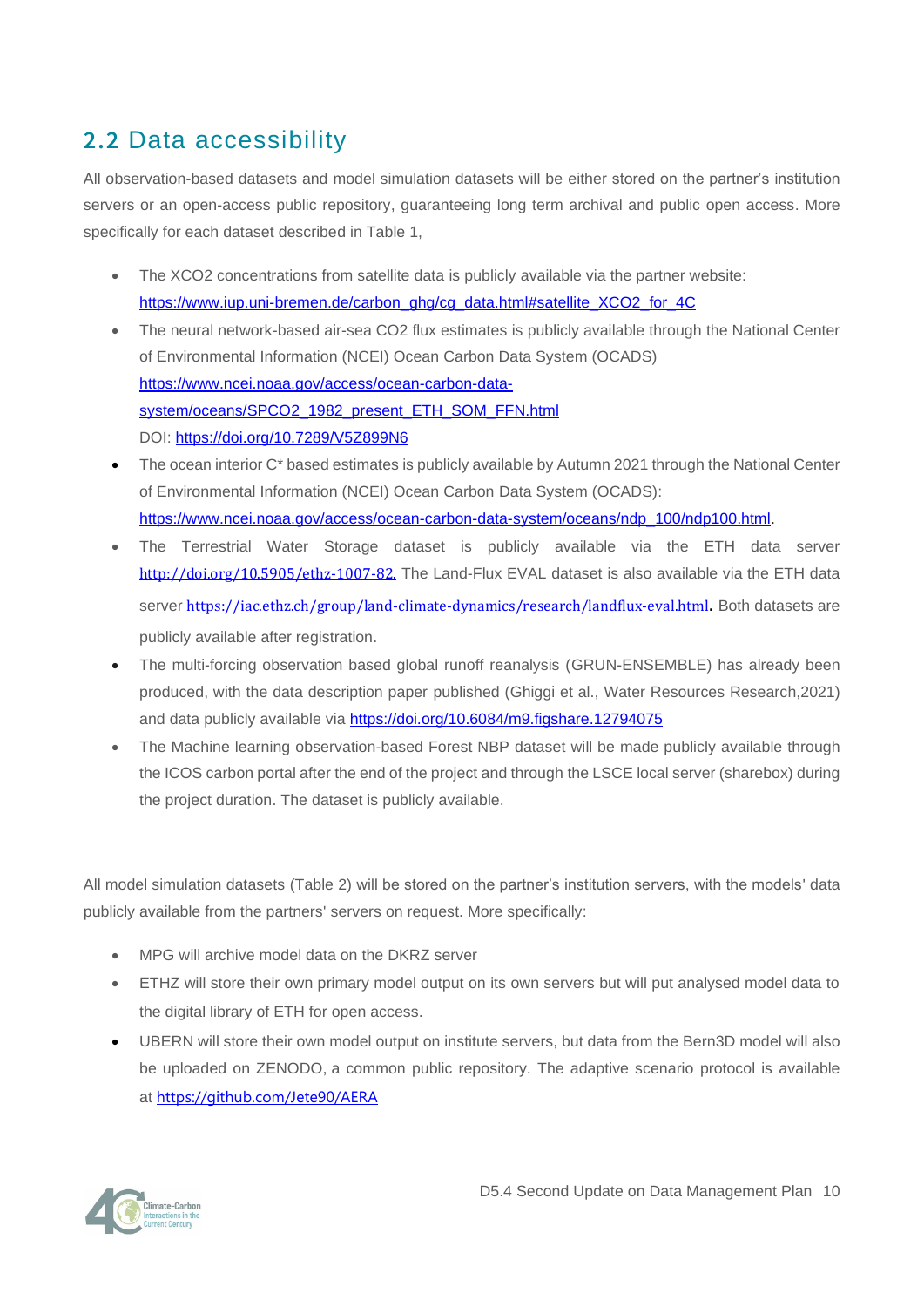- UNEXE will store their own model output on the TRENDY server hosted at the University of Exeter, with data available on request
- BSC will store their own primary model output on institute servers, but a selection of model output will be also uploaded on EUDAT [\(https://b2share.eudat.eu/\)](https://eur03.safelinks.protection.outlook.com/?url=https%3A%2F%2Fb2share.eudat.eu%2F&data=04%7C01%7C4C%40exeter.ac.uk%7C8d8e62e50d4a43aeb38b08d892c3c267%7C912a5d77fb984eeeaf321334d8f04a53%7C0%7C0%7C637420716799219643%7CUnknown%7CTWFpbGZsb3d8eyJWIjoiMC4wLjAwMDAiLCJQIjoiV2luMzIiLCJBTiI6Ik1haWwiLCJXVCI6Mn0%3D%7C1000&sdata=ys5ZGt3vxKeGuVtb5C%2FSROYP3qrI4mjMcIyFwBq46jk%3D&reserved=0) from where it will be publicly accessible.
- UEA will store their full primary model output on its own servers which are securely backed up. It will put a selection of model output accessible from the UEA web site https://www.uea.ac.uk/greenoceanmodel which is being updated, and on the UK BODC data centre (up to 1Gb of data). All analysed model output used in publications will be made available through the journals.
- CEA and ENS will store their own primary model output on the French national computing centres (GENCI). A selection of model output will be accessible through the IPSL institute server (CICLAD, platform [http://ciclad-web.ipsl.jussieu.fr\)](http://ciclad-web.ipsl.jussieu.fr/).

### <span id="page-11-0"></span>2.3 Long term storage

All data produced within the lifetime of the project will be available after the end of the project for longer-term storage. For model simulation datasets, stored on institutions data servers, the following will apply:

- MPG will provide long-term archive on tape as part of Good Scientific Practice at MPI-M;
- ETHZ will provide long-term storage and accessibility to high-level data through the digital library [\(https://www.library.ethz.ch/en/ms/Research-Data-Management-and-Digital-Curation\)](https://www.library.ethz.ch/en/ms/Research-Data-Management-and-Digital-Curation);
- CEA and ENS will provide free long-term storage and accessibility to high level data through local server or IPSL CICLAD platform [http://ciclad-web.ipsl.jussieu.fr](http://ciclad-web.ipsl.jussieu.fr/)
- UNEXE will be providing long-term storage and accessibility to high-level data through the ORE university repository;
- UEA will provide long-term storage that is backed up with fast access up to the end of the project. Key model output will be archived at the UK BODC;
- BSC will provide the data on demand initially through a public ftp server. The data provided on the ftp will be a copy of the data hosted on the BSC tapes, ensuring their long-term preservation and accessibility. In a second stage, access through a public THREDDS server will be provided.



11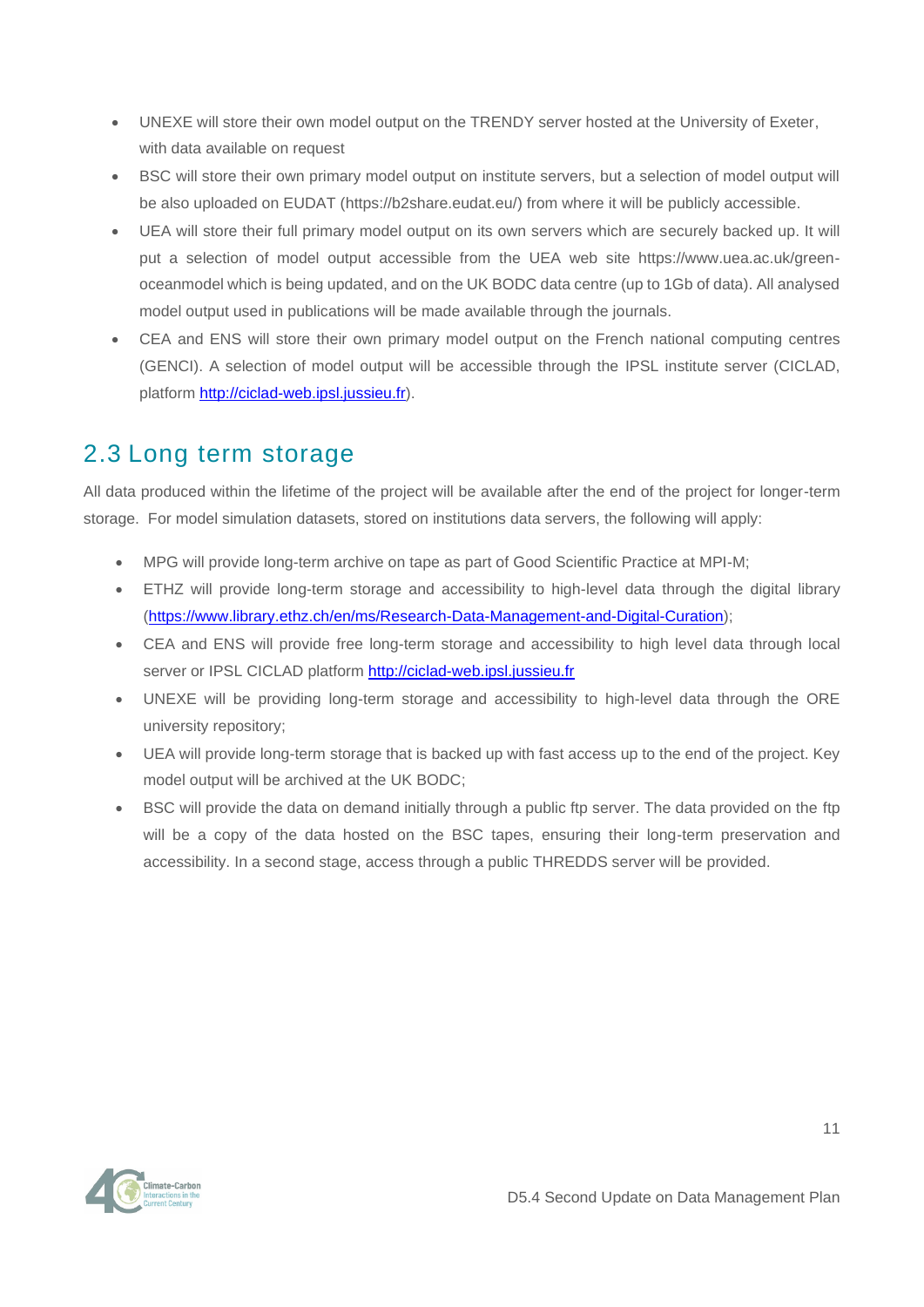### <span id="page-12-0"></span>2.4 Data Quality control

Observation based data will follow a data quality assurance process, with a quality check done by the data PI. In particular:

- The 4C satellite-derived XCO2 Obs4MIPs format data set (2003-2019, monthly, 5x5 spatial resolution) has been quality assessed by comparisons with ground-based XCO2 retrievals from the Total Carbon Column Observing Network (TCCON).
- Quality of the neural network-based air-sea CO2 flux estimates product is 2-fold. Firstly, via rigorous independent data testing. Secondly, via participation in the Surface Ocean CO2 Mapping intercomparison (SOCOM) project where available estimates are compared.
- Quality of the ocean interior C estimates is assessed by (i) extensive testing of the methodology using synthetic data generated from a global biogeochemical model (Clement and Gruber, 2018), and by comparing the estimates against independent constraints, such as the concentration of other man-made substances, such as chlorofluorocarbons. Finally, the transient steady-state assumption provides also a very good zero order estimate of the expected changes in the ocean storage of anthropogenic CO2 (see discussion in Gruber et al., 2019).
- Data quality control of the forest NBP dataset is performed by the data provider (CEA). Different estimates from ensemble members will be compared for uncertainty estimation. Comparison with independent forest biomass stock change from inventories will be performed to assess the quality of the product against independent estimate at biome scale.

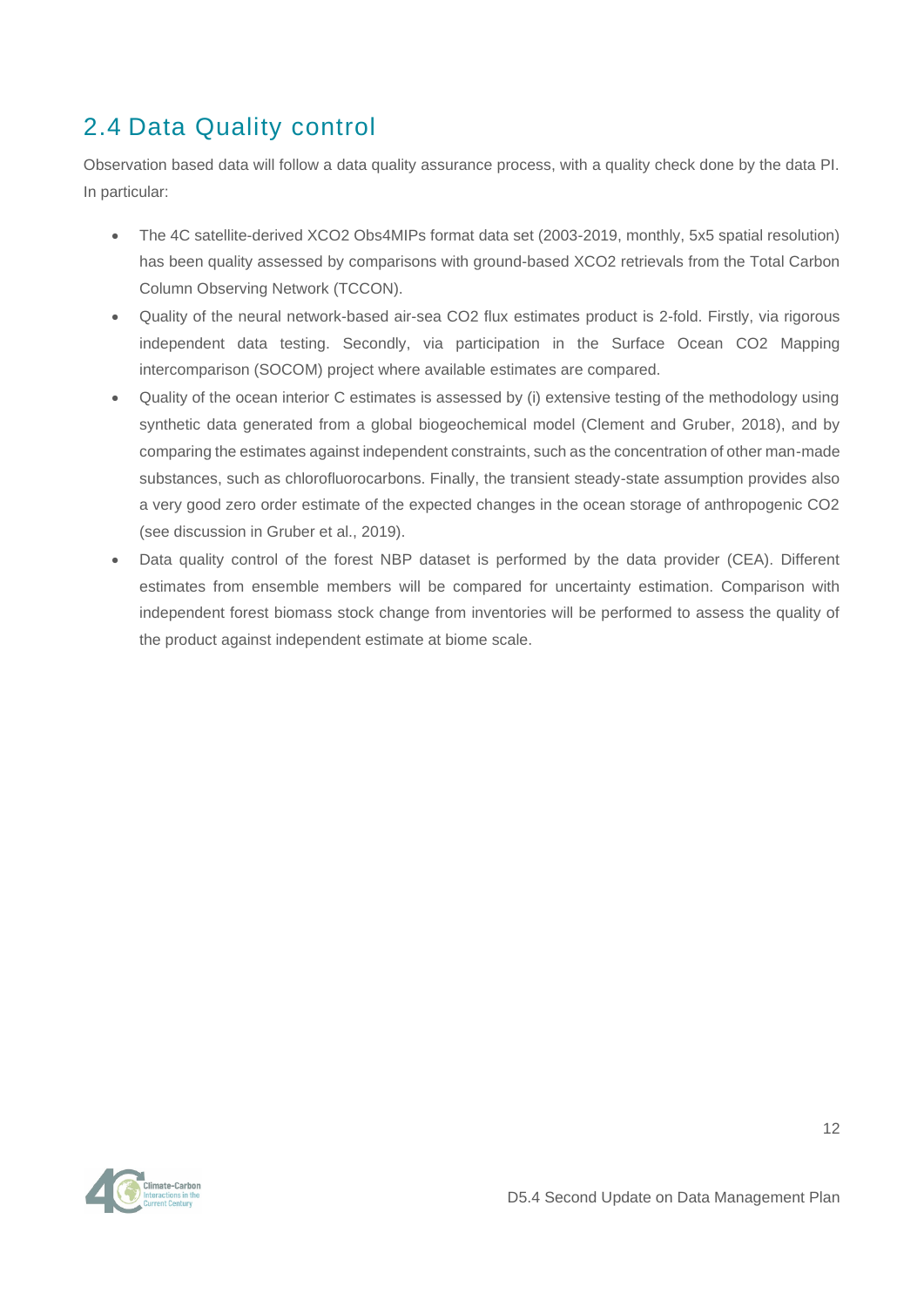# <span id="page-13-0"></span>**3 FAIR Data description**

### <span id="page-13-1"></span>3.1 Making data findable, including provisions for metadata

Observation-based data produced will be associated with a unique DOI and publicly available on project and partners servers, with meta-data provided. If needed, version numbers will be provided to ensure data traceability. Section 2.2 described specific repositories for the observation and model-based datasets produced within 4C

Key relevant outputs from land-only, ocean-only and Earth System models simulations will be publicly available on project and partners servers, with meta-data provided.

The 4C project website has a "4C datasets" entry under "Resources" with a description of available datasets, information on data access and direct access to the data ("Download data"). Information on the 4C website is provided when datasets are being released

Visibility of the EC funding through the 4C grant is ensured with proper acknowledgement on the different data distribution components and via a clear description on the 4C website [\(https://4c](https://4c-carbon.eu/resources/datasets)[carbon.eu/resources/datasets\)](https://4c-carbon.eu/resources/datasets).

### <span id="page-13-2"></span>3.2 Making data openly accessible

All observation-based datasets and model simulation datasets in the project will be made available to all project partners as soon as they are produced, quality checked, formatted and meta-described. All data will be made openly available latest no later than 12 months after that time. No restriction will apply for the project generated datasets.

All observation-based datasets and model simulation datasets will be in netcdf format. Usual data transfer tools are sftp or wget; usual netcdf data manipulation software are NCL or NCO; and usual data analysis or visualisation software are python, R, or ferret.

The software listed above are typical of tools used of large Earth science datasets; all of these software are freely available and have extensive online documentation. The source codes of these software need to be installed on the UNIX machine of the data user. Up-to-date, operating system specific, sources are available from the software developers.

When data will be publicly accessible, the identity of persons accessing the data after will not be monitored. Access to models datasets kept on partners servers might be monitored if access credentials need to be provided.

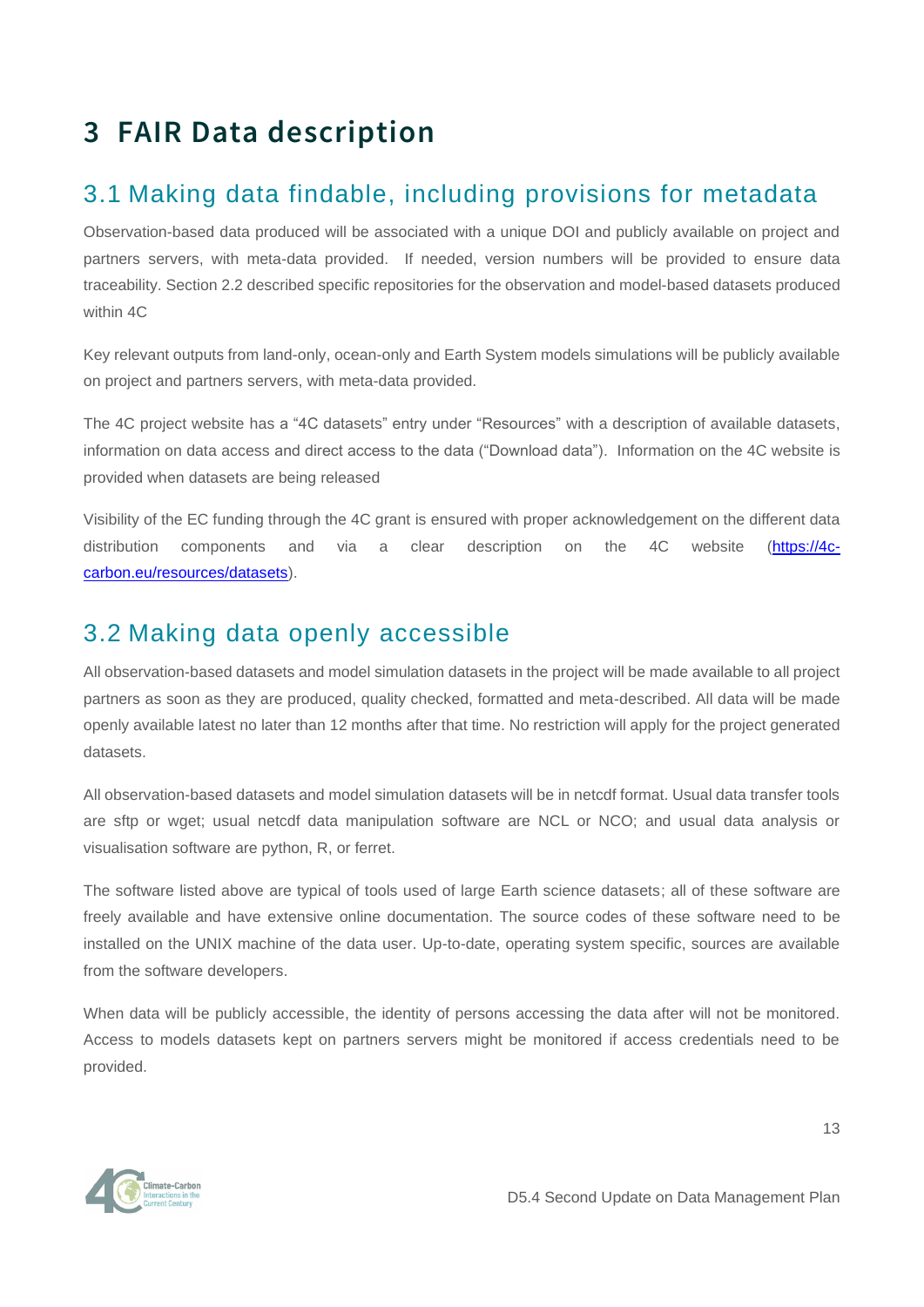### <span id="page-14-0"></span>3.3 Making data interoperable

As mentioned before, observation-based datasets and model simulation datasets will be in netcdf format. Deliverables, papers and publications will use Microsoft Office formats (.doc, .xls, .ppt) or PDF from Adobe. Pictures will use .jpg or .tiff and videos will use .mp4 or .mov.

Observation-based datasets and model simulation datasets will use the standard CMIP6 compliant convention, using standard vocabularies [\(https://pcmdi.llnl.gov/CMIP6/Guide/dataUsers.html#3-accessing-model-output\)](https://pcmdi.llnl.gov/CMIP6/Guide/dataUsers.html#3-accessing-model-output).

The metadata output will follow the standard NetCDF Climate and Forecast (CF) Metadata convention, using the standard variable names, units, dimensions, axis, required 'coordinates' attribute, etc., following the CMIP6 models outputs meta-data requirement: [https://pcmdi.llnl.gov/CMIP6/Guide/dataUsers.html#2-model-output](https://pcmdi.llnl.gov/CMIP6/Guide/dataUsers.html#2-model-output-specifications)[specifications](https://pcmdi.llnl.gov/CMIP6/Guide/dataUsers.html#2-model-output-specifications)

Whenever possible, file naming convention for model simulation datasets will follow the CMIP6 naming convention, that is:

filename = *<variable name>*\_<*model>*\_<*experiment>*\_[*ensemble member]*\_<*temporal subset*>.nc (such as nbp\_JULES\_ historical\_ 185001-201412.nc).

### <span id="page-14-1"></span>3.4 Increase data re-use (through clarifying licenses)

All data generated during the project will be licensed to permit wider re-use, all data providers adopting the Creative Commons CC BY license.

The data produced will be useable by third parties. There will be no restriction on data-use after the end of the project.

There is no time limit on how long data can be used.

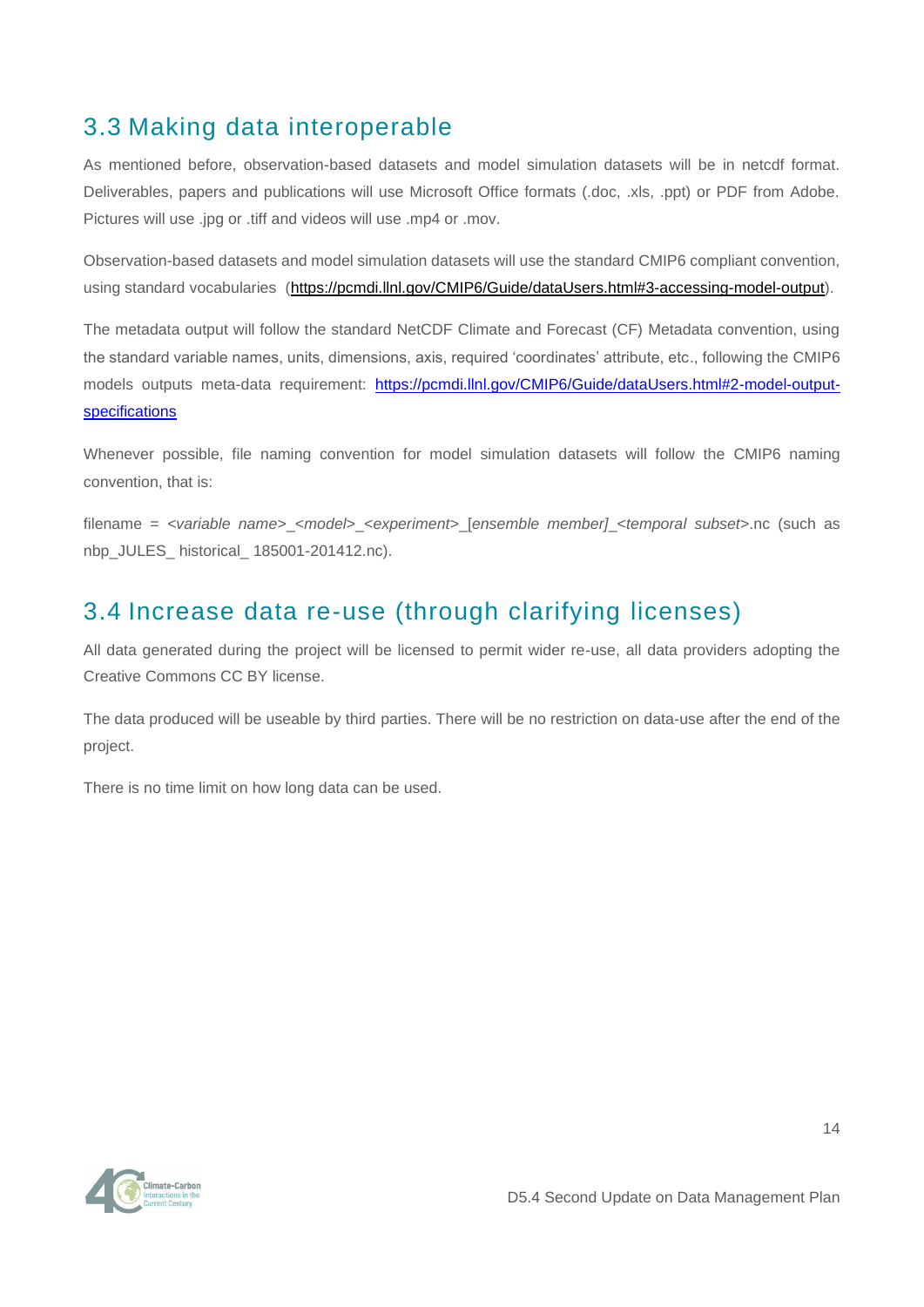# <span id="page-15-0"></span>**4 Allocation of Resources for data storage**

All partners have in-kind resources for long term storage of the data generated by the project, see section 2.3 for institutional storage capability of model simulation datasets.

There are no additional costs anticipated for long-term preseravtion of the 4C generated datasets. Long-term preservation of these data will be provided as follow:

- MPG: data stored on tape for long-term archive i.e., >5 years after end of project;
- UBERN: data preserved on partner servers for 5 years after end of project;
- ETHZ: high-level data stored on partner servers and cured for >10 years after end of project;
- BSC: data preserved on partner servers for 5 years after end of project;
- CEA and ENS: data preserved on partner servers for 5 years after end of project;
- UEA will archive model data on local servers for at least 5 years after end of project;
- UNEXE, data preserved for 5 years after end of project.

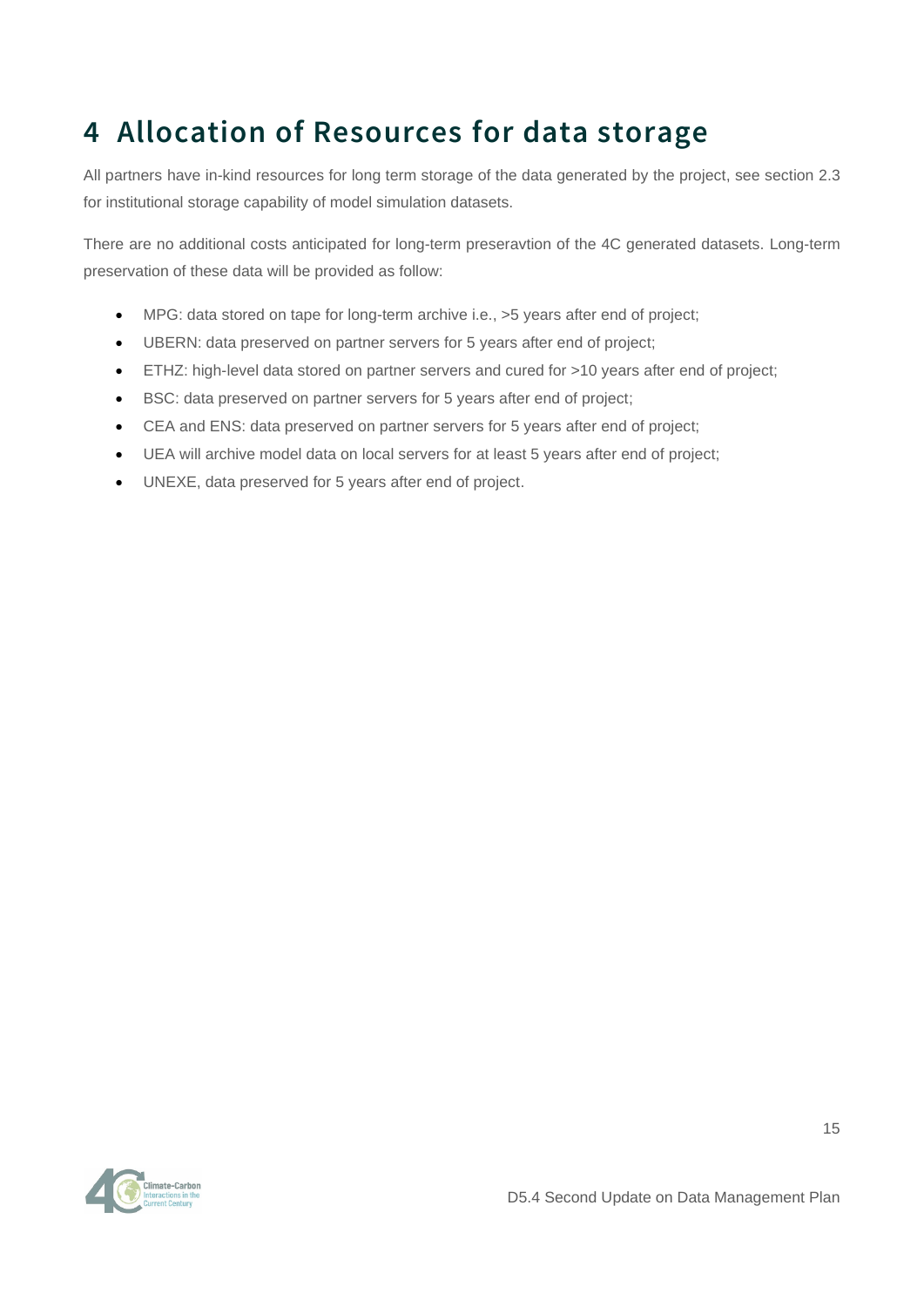# <span id="page-16-0"></span>**5 Data Security**

All consortium-shared and processed data will be stored in secure environments at the locations of consortium partners with access privileges restricted to the relevant project partners. Data storage will be secured and backed up on a local network.

Observation-based datasets will be archived on public repositories for long term preservation (see section 2.2 above)

Storage of sensitive data such as the Project participants data (see Table 3. above) will comply with the requirements of the General Data Protection Regulation (GDPR) and University policies. All data covered by the GDPR will be password protected and kept on secure University of Exeter file space. The data produced by the University of Exeter will be stored on the University of Exeter network. Each researcher is allocated up to 20GB of secure, backed up network storage.

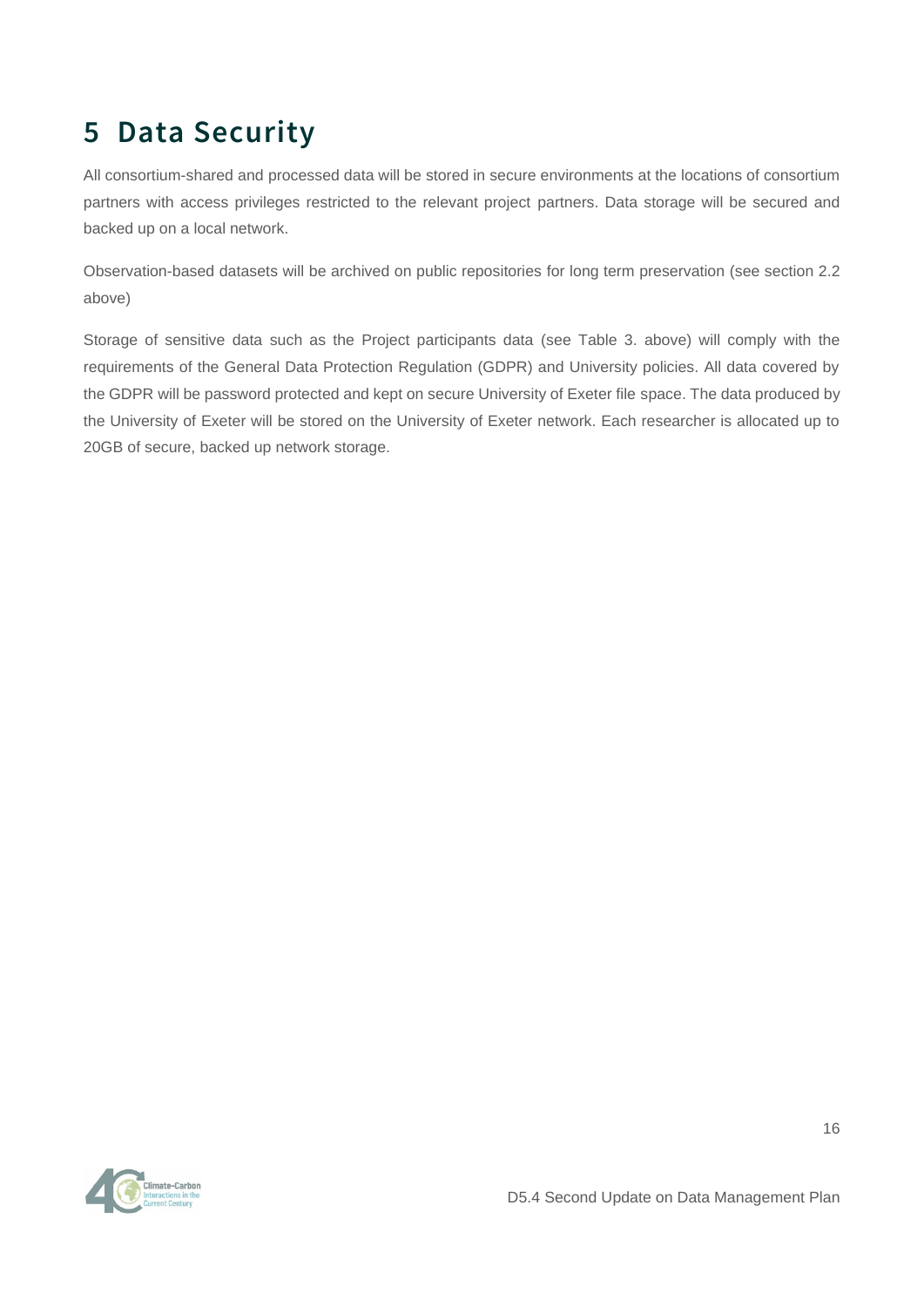# <span id="page-17-0"></span>**6 Ethical Aspects**

We have an informed consent form for sharing personal data (Table 3. above) where necessary to organise workshops (please see D6.2). No personal data will be kept long term. The project will comply with the requirements of GDPR and University policies. All data covered by the GDPR will be password protected and kept on secure University file space.